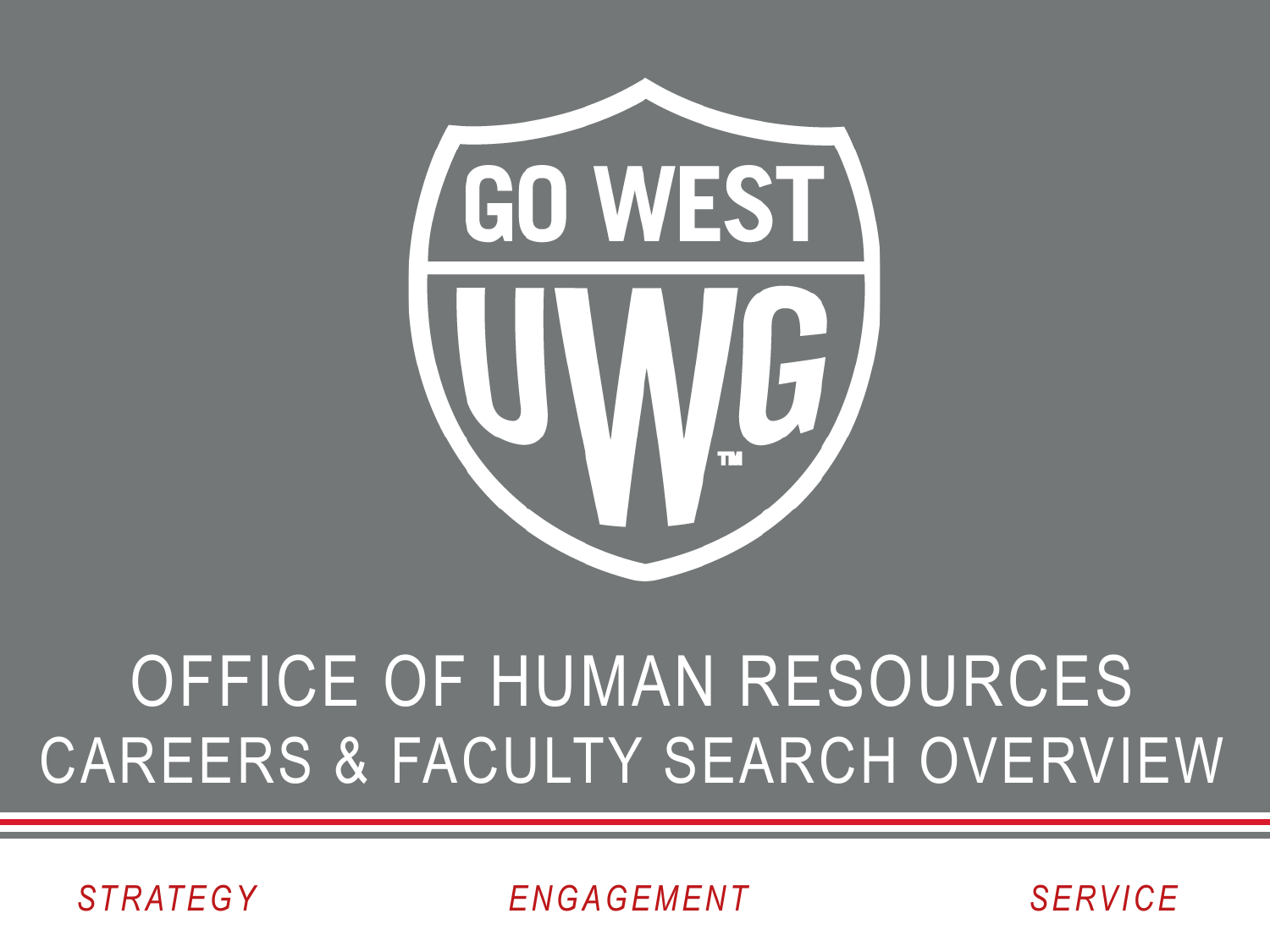## CAREERS IS COMING!

- OneUSG Careers GO LIVE February 1
- Serves as the Applicant Tracking System (ATS) for UWG recruiting activities.
- Performs EO/AA applicant data collection.
- HR will oversee/administer most recruiting actions in Careers.
- HR is the primary source of faculty search records and reporting.

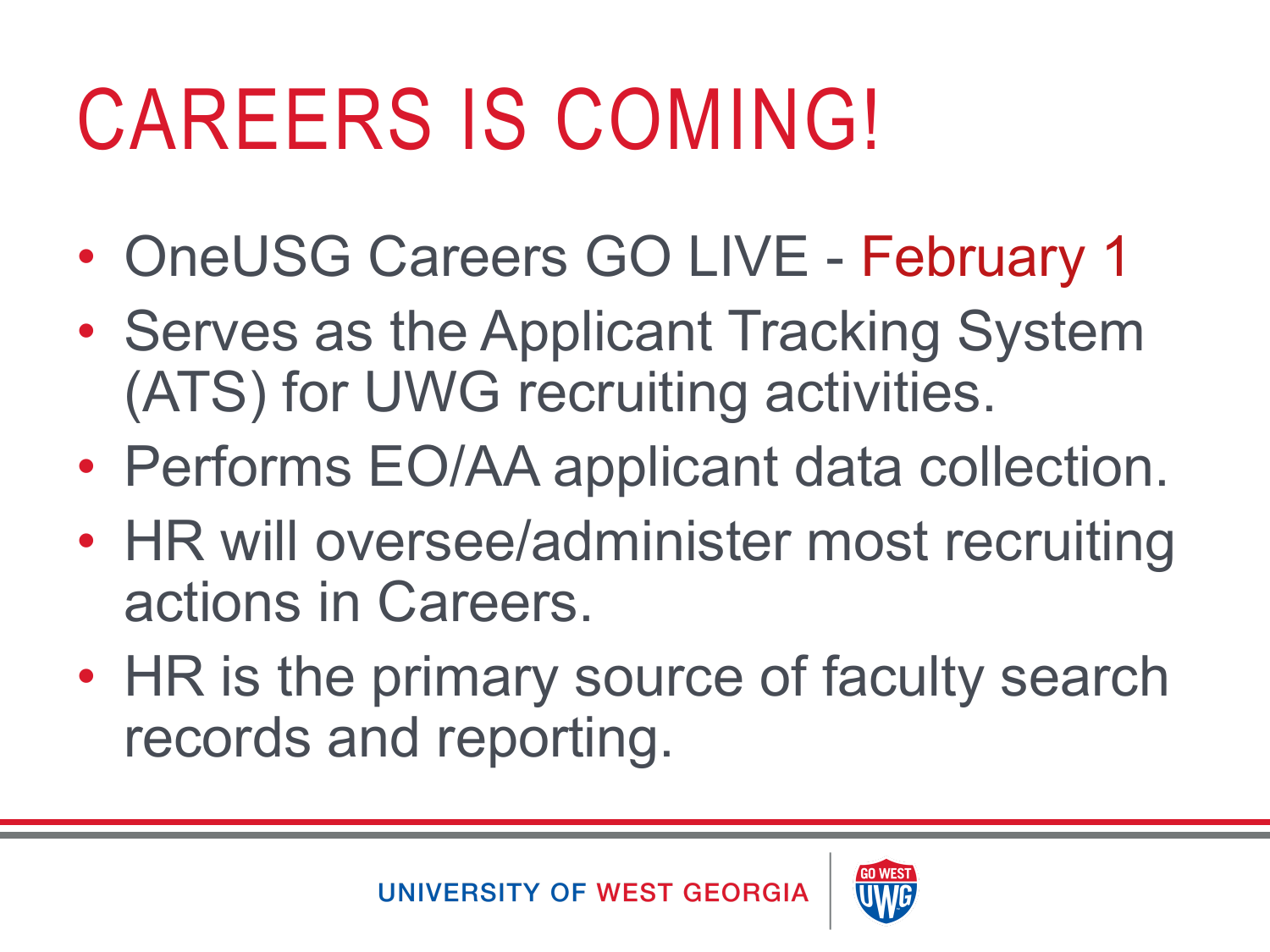# FACULTY SEARCH STRATEGY

- Streamline HR Talent Services
- Search Committee Training redesign **≻HR to host quarterly and upon request.**
- *New* Search Committee Member Form
- Introducing Equity Advisor role
- Initiating Approval of Pool process  $\triangleright$ HR will review and certify applicant/finalist pool.

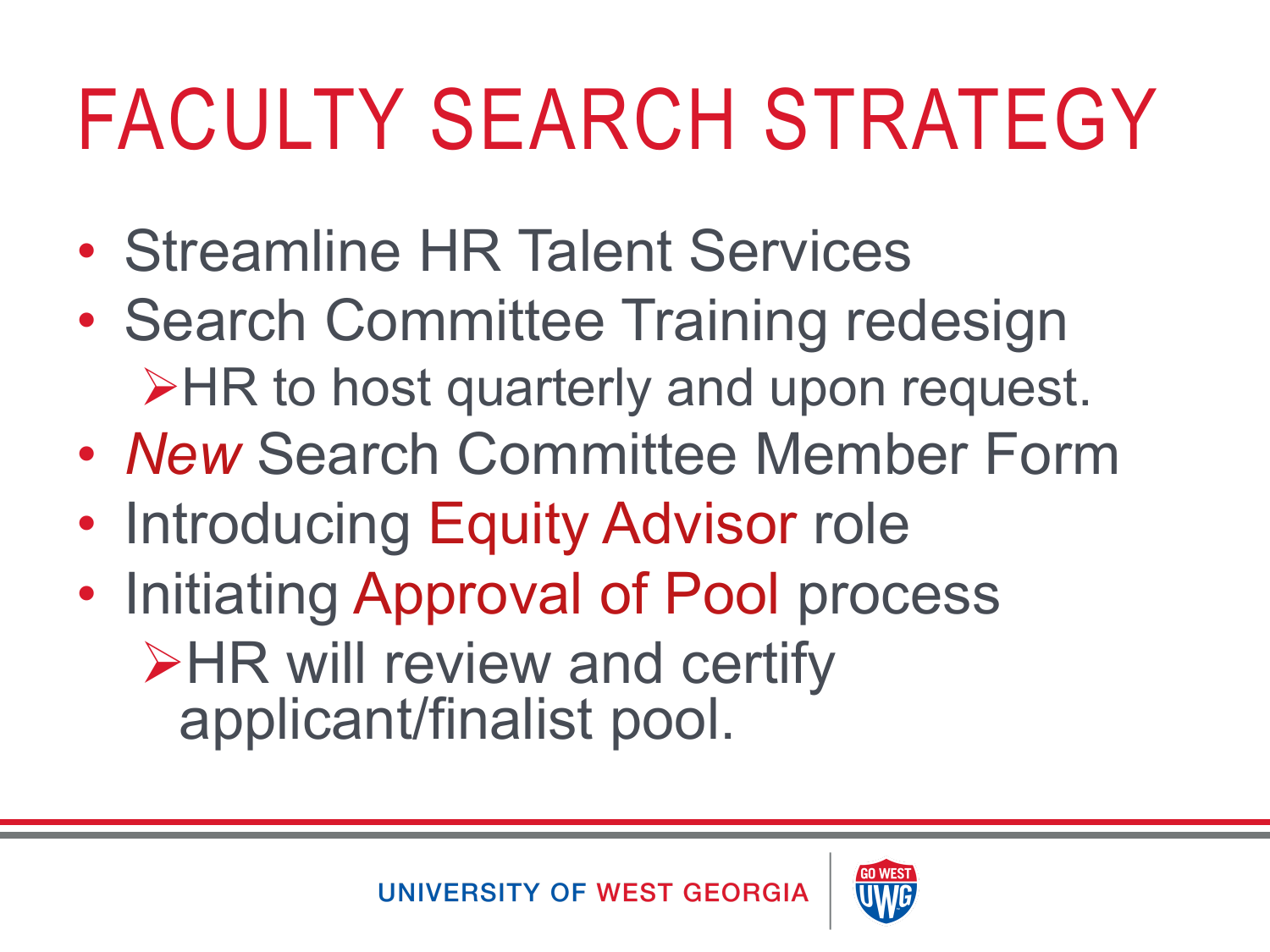# RESOURCES

- Faculty Search Committee Guide
- Conducting Inclusive Searches Guide
- Virtual "Refresher" Search Committee Training -TBA
- Search Committee Form
- Cumulative Selection **Matrix**
- Interview Questions to Avoid Guide
- Faculty Interview Questionnaire Guide
- Approval of Pool Form



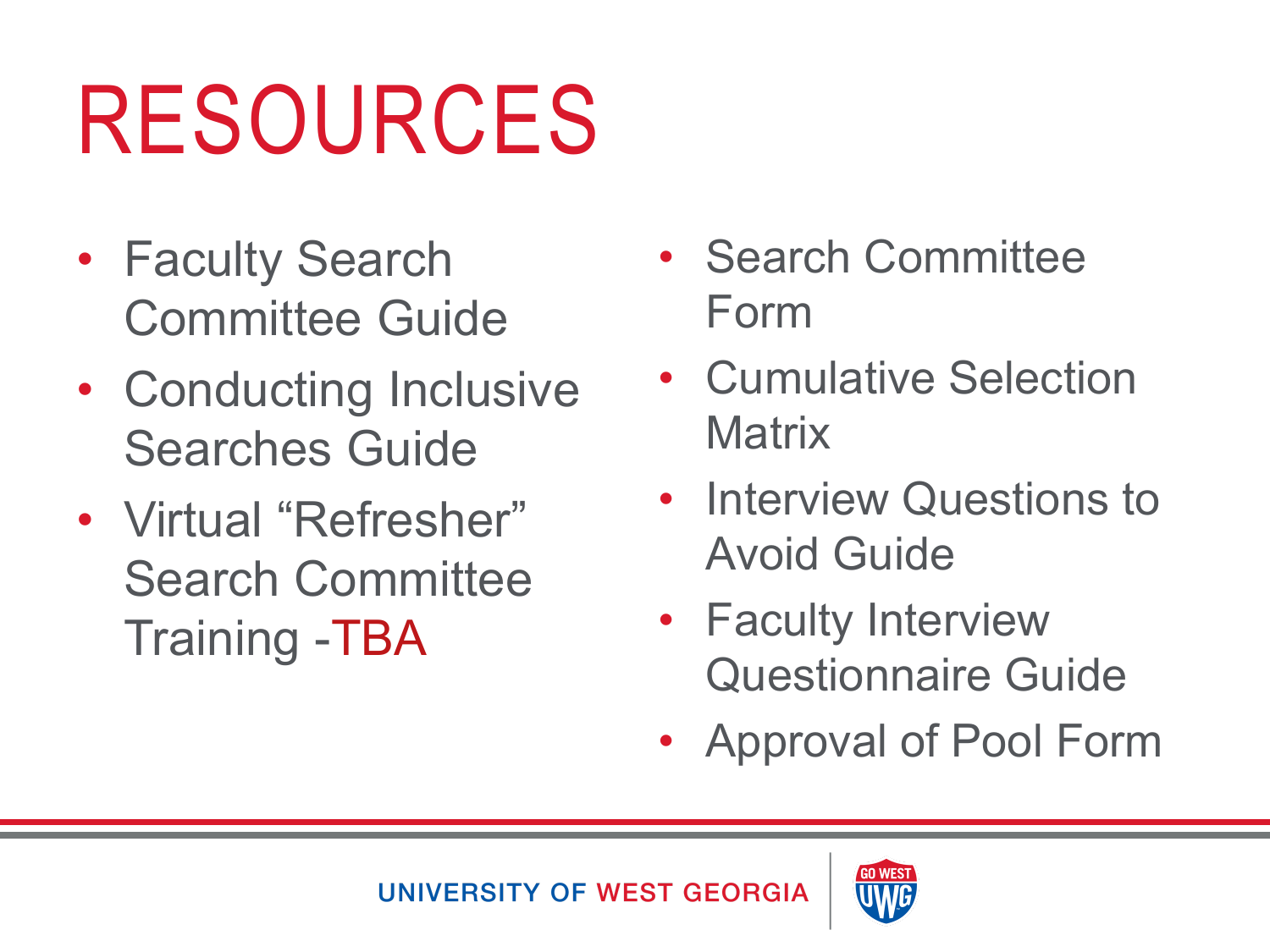# CAREERS SYSTEM REVIEW

- Comprehensive Applicant Tracking System
- Manages the entire lifecycle of recruiting
- Single source for applicant data, job postings, recruitment activities, search committee activities, interview scheduling, and candidate evaluations



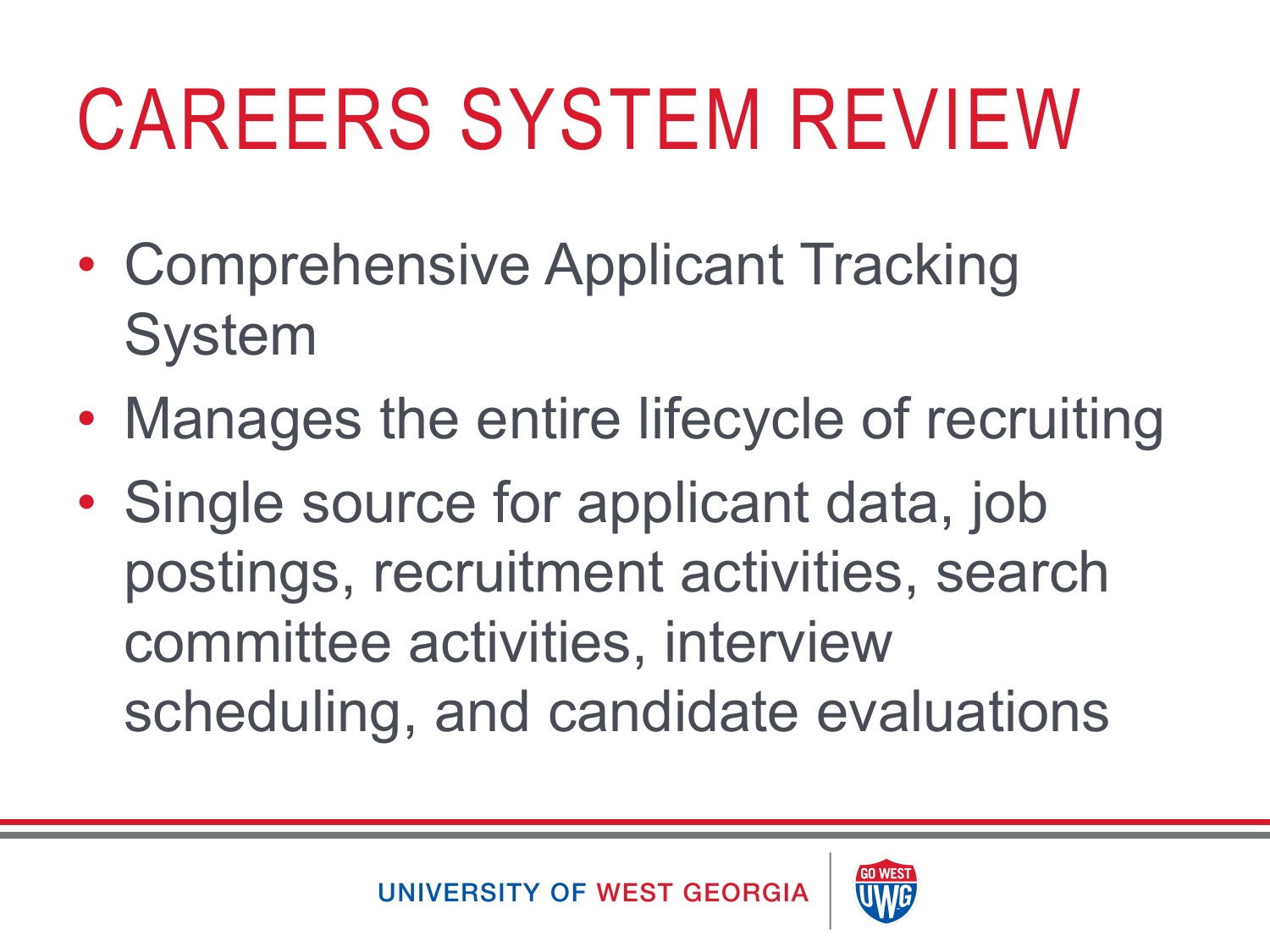### APPLICANT PROCESS

|                                                                                                 | <b>Transition Applicants</b> |                  |                   |                   |                     |  |  |  |  |  |  |
|-------------------------------------------------------------------------------------------------|------------------------------|------------------|-------------------|-------------------|---------------------|--|--|--|--|--|--|
| <b>Offer</b><br><b>Applied</b><br><b>Reviewed</b><br><b>Hired</b><br>Interview<br><b>Reject</b> |                              |                  |                   |                   |                     |  |  |  |  |  |  |
| <b>Applied</b>                                                                                  | <b>Reviewed</b>              | <b>Interview</b> | <b>Offer</b>      | <b>Hired</b>      | Reject              |  |  |  |  |  |  |
| Sarah Schoonover                                                                                | Sarah Schoonover             | Sarah Schoonover | <b>Ben Watson</b> | <b>Ben Watson</b> | Sarah Schoonover    |  |  |  |  |  |  |
| Jim Smith                                                                                       | Jim Smith                    | Derick Moore     |                   |                   | <b>Jim Smith</b>    |  |  |  |  |  |  |
| Sue Allen                                                                                       | Sue Allen                    | Ben Watson       |                   |                   | Sue Allen           |  |  |  |  |  |  |
| Elizabeth Dandridge                                                                             | Elizabeth Dandridge          |                  |                   |                   | Elizabeth Dandridge |  |  |  |  |  |  |
| <b>Ben Watson</b>                                                                               | <b>Ben Watson</b>            |                  |                   |                   | <b>Derick Moore</b> |  |  |  |  |  |  |
| Derick Moore                                                                                    | Derick Moore                 |                  |                   |                   | Sandra Bailey       |  |  |  |  |  |  |
| Sandra Bailey                                                                                   | Sandra Bailey                |                  |                   |                   |                     |  |  |  |  |  |  |

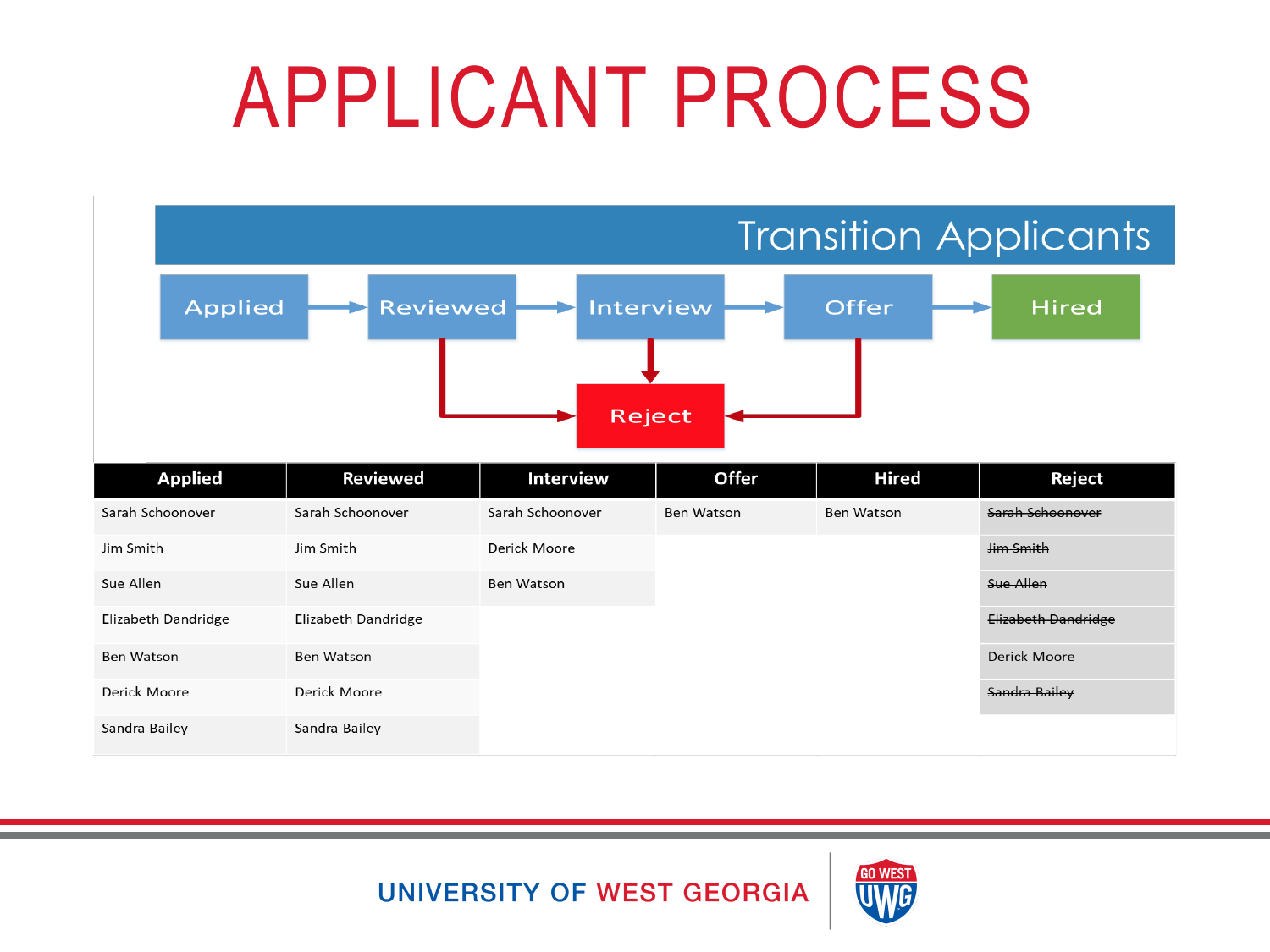#### RECRUITING DASHBOARD

|                              | ▼ Recruiting Self Service    |                         |  |
|------------------------------|------------------------------|-------------------------|--|
| <b>Recruiting Activities</b> | <b>Confirm Referral</b>      | <b>Routing Response</b> |  |
|                              | $\circ \circ \circ$          |                         |  |
| <b>Search Job Openings</b>   | <b>Interview Evaluations</b> | <b>Approvals</b>        |  |
|                              |                              | 45                      |  |
|                              |                              |                         |  |
| <b>Apply For Jobs</b>        |                              |                         |  |
|                              |                              |                         |  |